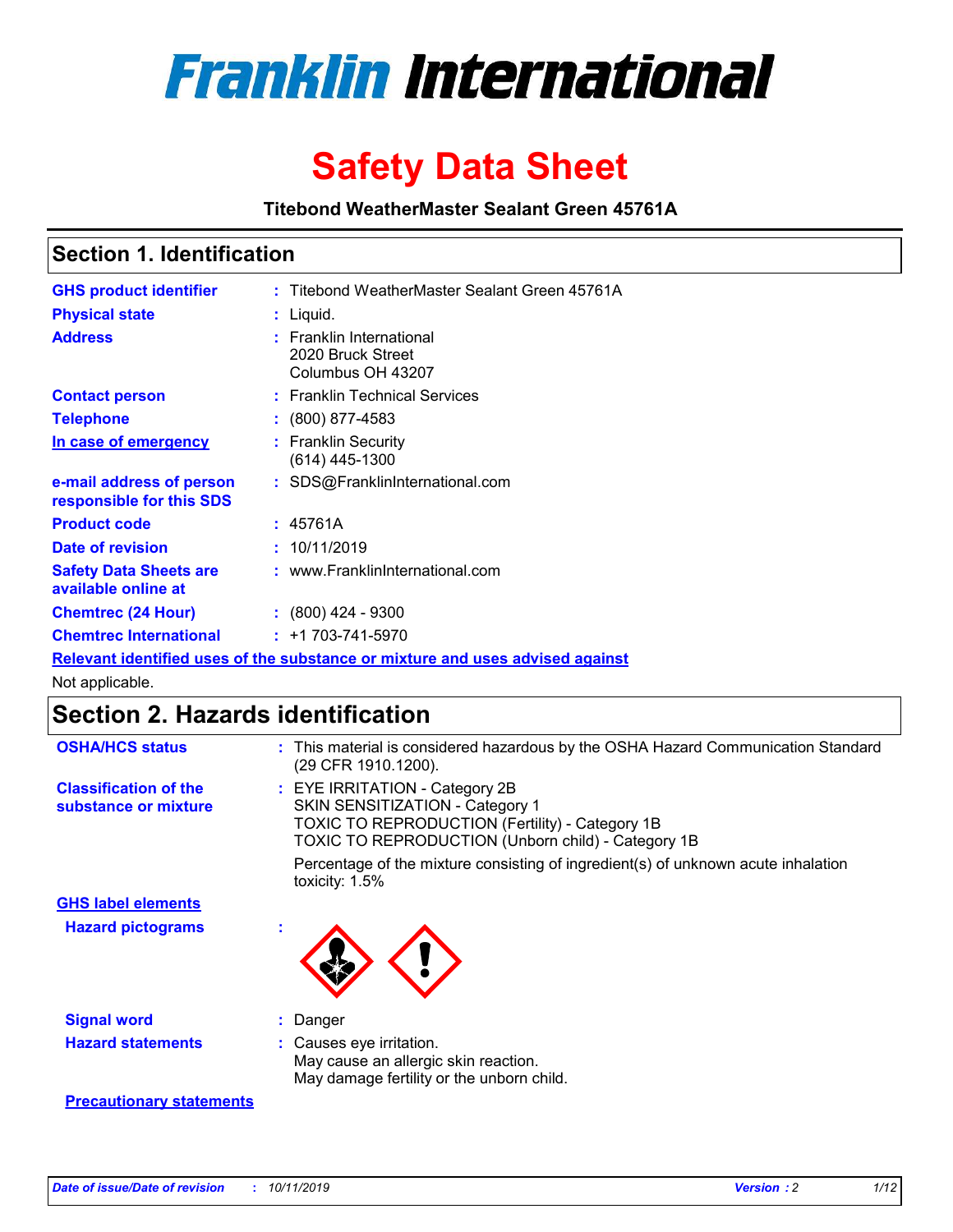### **Section 2. Hazards identification**

| <b>Prevention</b>                          | : Obtain special instructions before use. Do not handle until all safety precautions have<br>been read and understood. Wear protective gloves. Wear eye or face protection.<br>Wear protective clothing. Avoid breathing vapor. Wash hands thoroughly after handling.<br>Contaminated work clothing must not be allowed out of the workplace.                                                        |
|--------------------------------------------|------------------------------------------------------------------------------------------------------------------------------------------------------------------------------------------------------------------------------------------------------------------------------------------------------------------------------------------------------------------------------------------------------|
| <b>Response</b>                            | : IF exposed or concerned: Get medical attention. IF ON SKIN: Wash with plenty of<br>soap and water. Wash contaminated clothing before reuse. If skin irritation or rash<br>occurs: Get medical attention. IF IN EYES: Rinse cautiously with water for several<br>minutes. Remove contact lenses, if present and easy to do. Continue rinsing. If eye<br>irritation persists: Get medical attention. |
| <b>Storage</b>                             | : Store locked up.                                                                                                                                                                                                                                                                                                                                                                                   |
| <b>Disposal</b>                            | : Dispose of contents and container in accordance with all local, regional, national and<br>international regulations.                                                                                                                                                                                                                                                                               |
| <b>Hazards not otherwise</b><br>classified | : Product generates methanol during cure.                                                                                                                                                                                                                                                                                                                                                            |
|                                            |                                                                                                                                                                                                                                                                                                                                                                                                      |

### **Section 3. Composition/information on ingredients**

| <b>Substance/mixture</b><br>: Mixture                |               |                     |
|------------------------------------------------------|---------------|---------------------|
| Ingredient name                                      | $\frac{9}{6}$ | <b>CAS number</b>   |
| 3-aminopropyltriethoxysilane<br>Dibutyltin dilaurate | צ≥<br>≤0.3    | 919-30-2<br>77-58-7 |

Any concentration shown as a range is to protect confidentiality or is due to batch variation.

**There are no additional ingredients present which, within the current knowledge of the supplier and in the concentrations applicable, are classified as hazardous to health or the environment and hence require reporting in this section.**

**Occupational exposure limits, if available, are listed in Section 8.**

### **Section 4. First aid measures**

| <b>Description of necessary first aid measures</b> |                                                                                                                                                                                                                                                                                                                                                                                                                                                                                                                                                                                                                                                                                                                                                                           |  |  |  |
|----------------------------------------------------|---------------------------------------------------------------------------------------------------------------------------------------------------------------------------------------------------------------------------------------------------------------------------------------------------------------------------------------------------------------------------------------------------------------------------------------------------------------------------------------------------------------------------------------------------------------------------------------------------------------------------------------------------------------------------------------------------------------------------------------------------------------------------|--|--|--|
| <b>Eye contact</b>                                 | : Immediately flush eyes with plenty of water, occasionally lifting the upper and lower<br>eyelids. Check for and remove any contact lenses. Continue to rinse for at least 10<br>minutes. If irritation persists, get medical attention.                                                                                                                                                                                                                                                                                                                                                                                                                                                                                                                                 |  |  |  |
| <b>Inhalation</b>                                  | : Remove victim to fresh air and keep at rest in a position comfortable for breathing. If<br>not breathing, if breathing is irregular or if respiratory arrest occurs, provide artificial<br>respiration or oxygen by trained personnel. It may be dangerous to the person providing<br>aid to give mouth-to-mouth resuscitation. Get medical attention. If unconscious, place<br>in recovery position and get medical attention immediately. Maintain an open airway.<br>Loosen tight clothing such as a collar, tie, belt or waistband. In case of inhalation of<br>decomposition products in a fire, symptoms may be delayed. The exposed person may<br>need to be kept under medical surveillance for 48 hours.                                                       |  |  |  |
| <b>Skin contact</b>                                | : Wash with plenty of soap and water. Remove contaminated clothing and shoes. Wash<br>contaminated clothing thoroughly with water before removing it, or wear gloves.<br>Continue to rinse for at least 10 minutes. Get medical attention. In the event of any<br>complaints or symptoms, avoid further exposure. Wash clothing before reuse. Clean<br>shoes thoroughly before reuse.                                                                                                                                                                                                                                                                                                                                                                                     |  |  |  |
| <b>Ingestion</b>                                   | : Wash out mouth with water. Remove dentures if any. Remove victim to fresh air and<br>keep at rest in a position comfortable for breathing. If material has been swallowed and<br>the exposed person is conscious, give small quantities of water to drink. Stop if the<br>exposed person feels sick as vomiting may be dangerous. Do not induce vomiting<br>unless directed to do so by medical personnel. If vomiting occurs, the head should be<br>kept low so that vomit does not enter the lungs. Get medical attention. Never give<br>anything by mouth to an unconscious person. If unconscious, place in recovery position<br>and get medical attention immediately. Maintain an open airway. Loosen tight clothing<br>such as a collar, tie, belt or waistband. |  |  |  |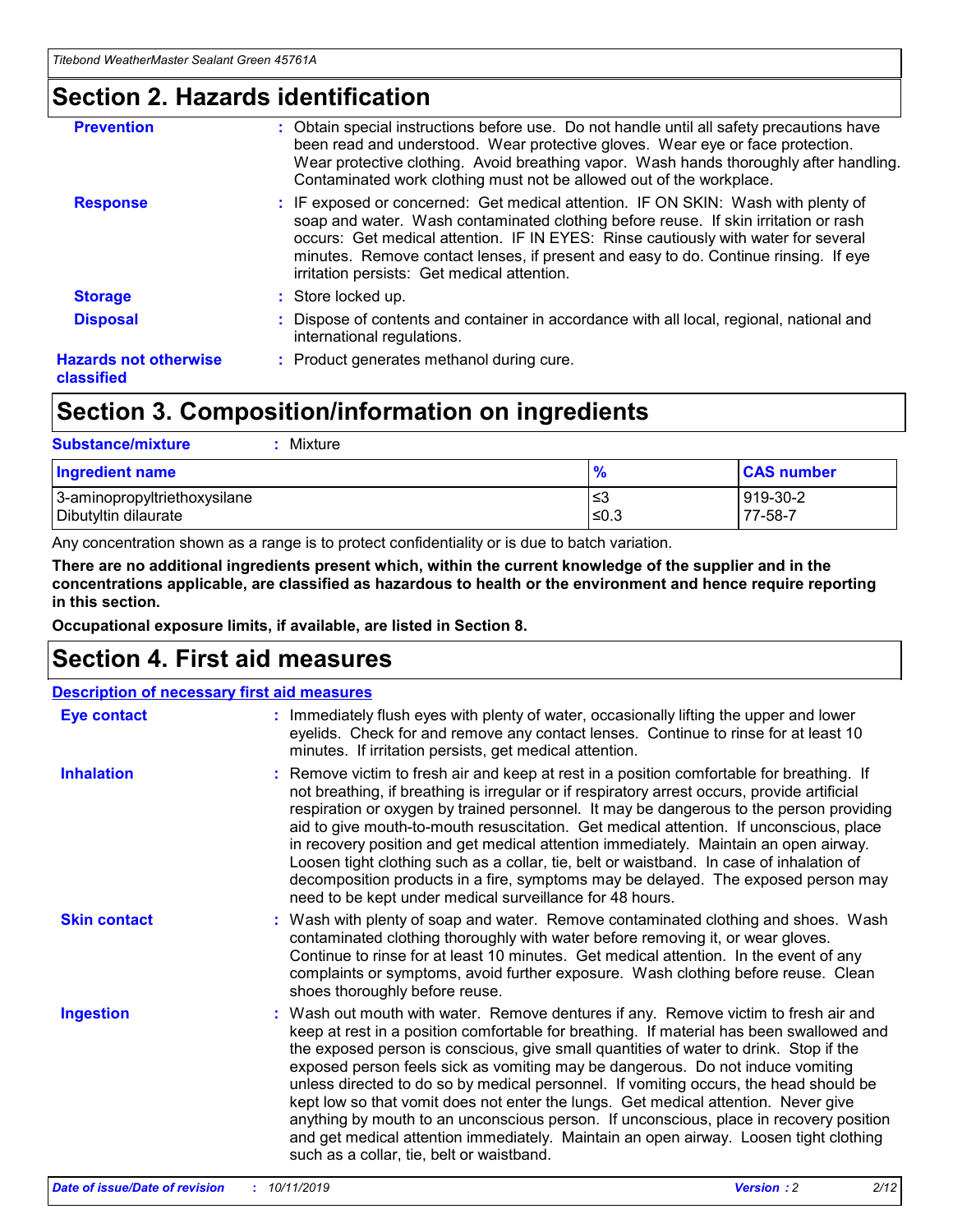## **Section 4. First aid measures**

| Most important symptoms/effects, acute and delayed |  |                                                                                                                                                                                                                                                                                                                                                                                                                 |  |  |
|----------------------------------------------------|--|-----------------------------------------------------------------------------------------------------------------------------------------------------------------------------------------------------------------------------------------------------------------------------------------------------------------------------------------------------------------------------------------------------------------|--|--|
| <b>Potential acute health effects</b>              |  |                                                                                                                                                                                                                                                                                                                                                                                                                 |  |  |
| <b>Eye contact</b>                                 |  | : May cause eye irritation.                                                                                                                                                                                                                                                                                                                                                                                     |  |  |
| <b>Inhalation</b>                                  |  | : No known significant effects or critical hazards.                                                                                                                                                                                                                                                                                                                                                             |  |  |
| <b>Skin contact</b>                                |  | : May cause skin irritation.                                                                                                                                                                                                                                                                                                                                                                                    |  |  |
| <b>Ingestion</b>                                   |  | : No known significant effects or critical hazards.                                                                                                                                                                                                                                                                                                                                                             |  |  |
| Over-exposure signs/symptoms                       |  |                                                                                                                                                                                                                                                                                                                                                                                                                 |  |  |
| <b>Eye contact</b>                                 |  | : Adverse symptoms may include the following:<br>irritation<br>watering<br>redness                                                                                                                                                                                                                                                                                                                              |  |  |
| <b>Inhalation</b>                                  |  | : Adverse symptoms may include the following:<br>reduced fetal weight<br>increase in fetal deaths<br>skeletal malformations                                                                                                                                                                                                                                                                                     |  |  |
| <b>Skin contact</b>                                |  | : Adverse symptoms may include the following:<br>irritation<br>redness<br>reduced fetal weight<br>increase in fetal deaths<br>skeletal malformations                                                                                                                                                                                                                                                            |  |  |
| <b>Ingestion</b>                                   |  | : Adverse symptoms may include the following:<br>reduced fetal weight<br>increase in fetal deaths<br>skeletal malformations                                                                                                                                                                                                                                                                                     |  |  |
|                                                    |  | <b>Indication of immediate medical attention and special treatment needed, if necessary</b>                                                                                                                                                                                                                                                                                                                     |  |  |
| <b>Notes to physician</b>                          |  | : In case of inhalation of decomposition products in a fire, symptoms may be delayed.<br>The exposed person may need to be kept under medical surveillance for 48 hours.                                                                                                                                                                                                                                        |  |  |
| <b>Specific treatments</b>                         |  | : No specific treatment.                                                                                                                                                                                                                                                                                                                                                                                        |  |  |
| <b>Protection of first-aiders</b>                  |  | : No action shall be taken involving any personal risk or without suitable training. If it is<br>suspected that fumes are still present, the rescuer should wear an appropriate mask or<br>self-contained breathing apparatus. It may be dangerous to the person providing aid to<br>give mouth-to-mouth resuscitation. Wash contaminated clothing thoroughly with water<br>before removing it, or wear gloves. |  |  |

**See toxicological information (Section 11)**

### **Section 5. Fire-fighting measures**

| <b>Extinguishing media</b>                             |                                                                                                                                                                                                     |
|--------------------------------------------------------|-----------------------------------------------------------------------------------------------------------------------------------------------------------------------------------------------------|
| <b>Suitable extinguishing</b><br>media                 | : Use an extinguishing agent suitable for the surrounding fire.                                                                                                                                     |
| <b>Unsuitable extinguishing</b><br>media               | : None known.                                                                                                                                                                                       |
| <b>Specific hazards arising</b><br>from the chemical   | : In a fire or if heated, a pressure increase will occur and the container may burst.                                                                                                               |
| <b>Hazardous thermal</b><br>decomposition products     | : Decomposition products may include the following materials:<br>carbon dioxide<br>carbon monoxide<br>nitrogen oxides<br>metal oxide/oxides                                                         |
| <b>Special protective actions</b><br>for fire-fighters | : Promptly isolate the scene by removing all persons from the vicinity of the incident if<br>there is a fire. No action shall be taken involving any personal risk or without suitable<br>training. |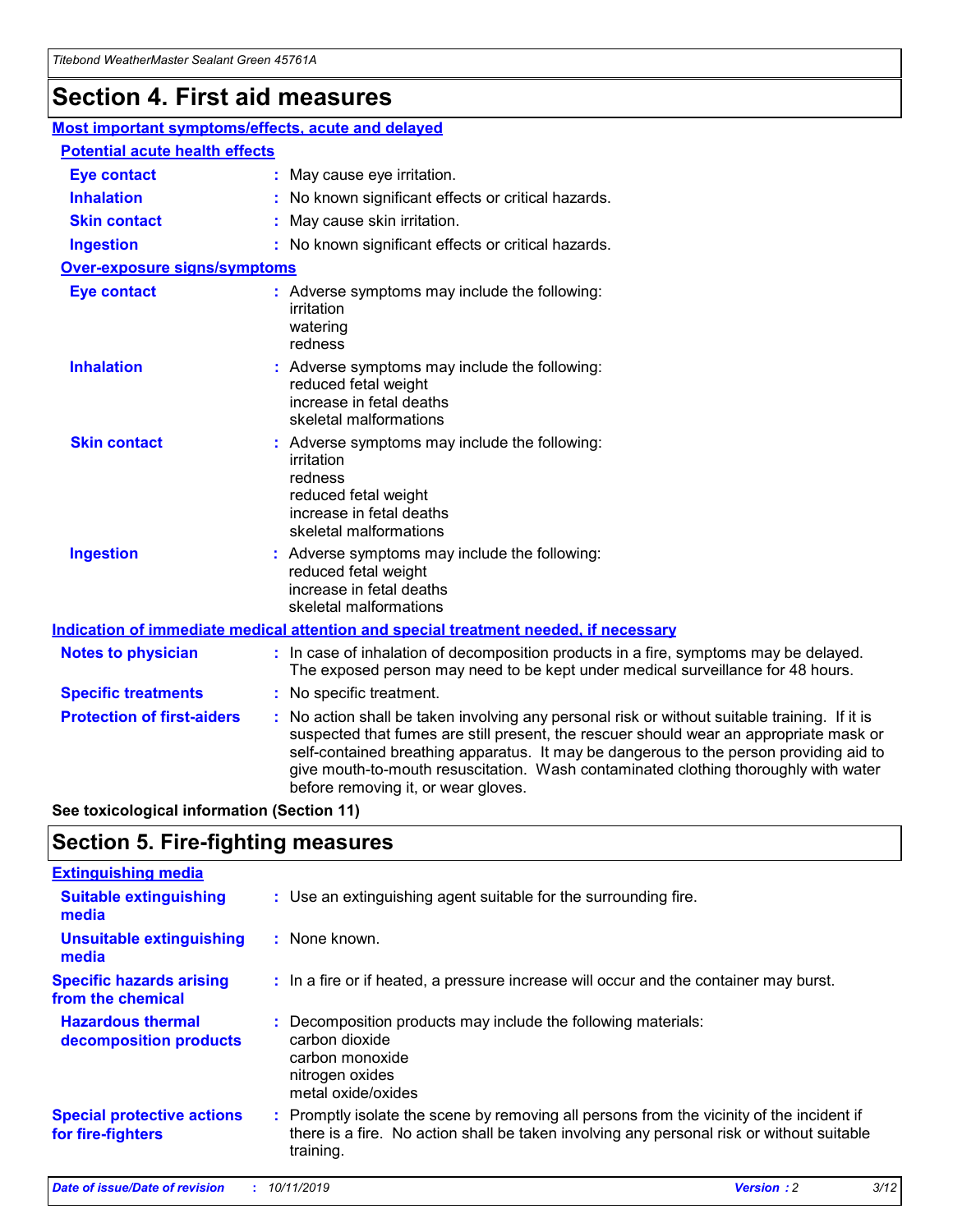### **Section 5. Fire-fighting measures**

**Special protective equipment for fire-fighters** Fire-fighters should wear appropriate protective equipment and self-contained breathing **:** apparatus (SCBA) with a full face-piece operated in positive pressure mode.

### **Section 6. Accidental release measures**

#### **Personal precautions, protective equipment and emergency procedures**

| For non-emergency<br>personnel                               | : No action shall be taken involving any personal risk or without suitable training.<br>Evacuate surrounding areas. Keep unnecessary and unprotected personnel from<br>entering. Do not touch or walk through spilled material. Avoid breathing vapor or mist.<br>Provide adequate ventilation. Wear appropriate respirator when ventilation is<br>inadequate. Put on appropriate personal protective equipment.                                                                                                                                                                                                                                                                                             |
|--------------------------------------------------------------|--------------------------------------------------------------------------------------------------------------------------------------------------------------------------------------------------------------------------------------------------------------------------------------------------------------------------------------------------------------------------------------------------------------------------------------------------------------------------------------------------------------------------------------------------------------------------------------------------------------------------------------------------------------------------------------------------------------|
|                                                              | For emergency responders : If specialized clothing is required to deal with the spillage, take note of any information in<br>Section 8 on suitable and unsuitable materials. See also the information in "For non-<br>emergency personnel".                                                                                                                                                                                                                                                                                                                                                                                                                                                                  |
| <b>Environmental precautions</b>                             | : Avoid dispersal of spilled material and runoff and contact with soil, waterways, drains<br>and sewers. Inform the relevant authorities if the product has caused environmental<br>pollution (sewers, waterways, soil or air).                                                                                                                                                                                                                                                                                                                                                                                                                                                                              |
| <b>Methods and materials for containment and cleaning up</b> |                                                                                                                                                                                                                                                                                                                                                                                                                                                                                                                                                                                                                                                                                                              |
| <b>Small spill</b>                                           | : Stop leak if without risk. Move containers from spill area. Dilute with water and mop up<br>if water-soluble. Alternatively, or if water-insoluble, absorb with an inert dry material and<br>place in an appropriate waste disposal container. Dispose of via a licensed waste<br>disposal contractor.                                                                                                                                                                                                                                                                                                                                                                                                     |
| <b>Large spill</b>                                           | : Stop leak if without risk. Move containers from spill area. Approach release from<br>upwind. Prevent entry into sewers, water courses, basements or confined areas. Wash<br>spillages into an effluent treatment plant or proceed as follows. Contain and collect<br>spillage with non-combustible, absorbent material e.g. sand, earth, vermiculite or<br>diatomaceous earth and place in container for disposal according to local regulations<br>(see Section 13). Dispose of via a licensed waste disposal contractor. Contaminated<br>absorbent material may pose the same hazard as the spilled product. Note: see<br>Section 1 for emergency contact information and Section 13 for waste disposal. |

### **Section 7. Handling and storage**

| <b>Precautions for safe handling</b>                                             |                                                                                                                                                                                                                                                                                                                                                                                                                                                                                                                                                                                                                                                                                                                                                                                                                                                  |
|----------------------------------------------------------------------------------|--------------------------------------------------------------------------------------------------------------------------------------------------------------------------------------------------------------------------------------------------------------------------------------------------------------------------------------------------------------------------------------------------------------------------------------------------------------------------------------------------------------------------------------------------------------------------------------------------------------------------------------------------------------------------------------------------------------------------------------------------------------------------------------------------------------------------------------------------|
| <b>Protective measures</b>                                                       | : Put on appropriate personal protective equipment (see Section 8). Persons with a<br>history of skin sensitization problems should not be employed in any process in which<br>this product is used. Avoid exposure - obtain special instructions before use. Avoid<br>exposure during pregnancy. Do not handle until all safety precautions have been read<br>and understood. Do not get in eyes or on skin or clothing. Do not ingest. Avoid<br>breathing vapor or mist. If during normal use the material presents a respiratory hazard,<br>use only with adequate ventilation or wear appropriate respirator. Keep in the original<br>container or an approved alternative made from a compatible material, kept tightly<br>closed when not in use. Empty containers retain product residue and can be hazardous.<br>Do not reuse container. |
| <b>Advice on general</b><br>occupational hygiene                                 | : Eating, drinking and smoking should be prohibited in areas where this material is<br>handled, stored and processed. Workers should wash hands and face before eating,<br>drinking and smoking. Remove contaminated clothing and protective equipment before<br>entering eating areas. See also Section 8 for additional information on hygiene<br>measures.                                                                                                                                                                                                                                                                                                                                                                                                                                                                                    |
| <b>Conditions for safe storage,</b><br>including any<br><b>incompatibilities</b> | : Store between the following temperatures: 0 to 120 $\degree$ C (32 to 248 $\degree$ F). Store in<br>accordance with local regulations. Store in original container protected from direct<br>sunlight in a dry, cool and well-ventilated area, away from incompatible materials (see<br>Section 10) and food and drink. Store locked up. Keep container tightly closed and<br>sealed until ready for use. Containers that have been opened must be carefully<br>resealed and kept upright to prevent leakage. Do not store in unlabeled containers.<br>Use appropriate containment to avoid environmental contamination. See Section 10 for<br>incompatible materials before handling or use.                                                                                                                                                   |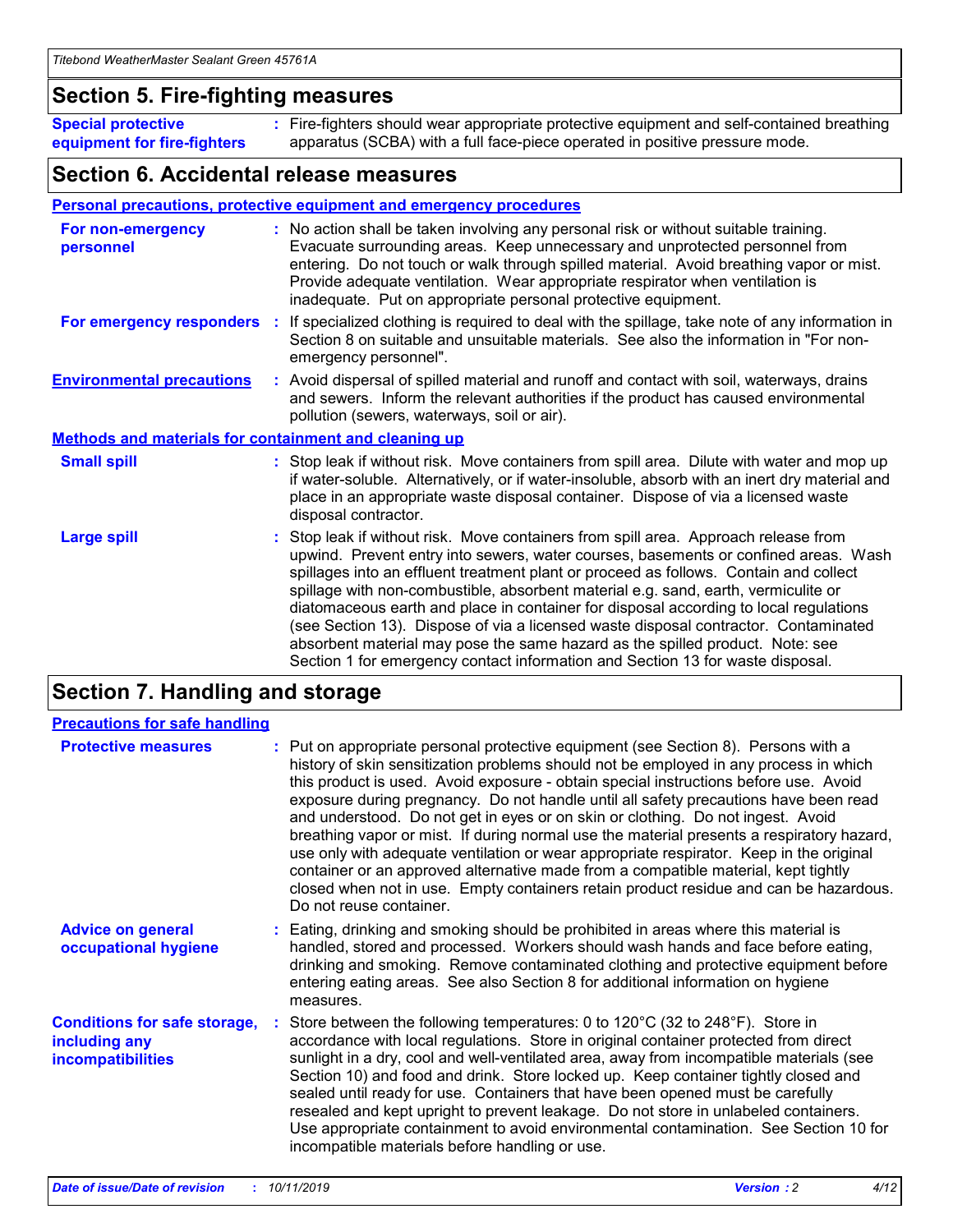## **Section 8. Exposure controls/personal protection**

#### **Control parameters**

#### **Occupational exposure limits**

| <b>Ingredient name</b>                               |    |                                          | <b>Exposure limits</b>                                                                                                                                                                                                                                                                                                                                                                                                                                                                                                                                                                                                 |
|------------------------------------------------------|----|------------------------------------------|------------------------------------------------------------------------------------------------------------------------------------------------------------------------------------------------------------------------------------------------------------------------------------------------------------------------------------------------------------------------------------------------------------------------------------------------------------------------------------------------------------------------------------------------------------------------------------------------------------------------|
| 3-aminopropyltriethoxysilane<br>Dibutyltin dilaurate |    |                                          | None.<br>ACGIH TLV (United States, 3/2019). Absorbed through skin.<br>Notes: as Sn<br>TWA: 0.1 mg/m <sup>3</sup> , (as Sn) 8 hours.<br>STEL: 0.2 mg/m <sup>3</sup> , (as Sn) 15 minutes.<br>NIOSH REL (United States, 10/2016). Absorbed through skin.<br>Notes: as Sn<br>TWA: 0.1 mg/m <sup>3</sup> , (as Sn) 10 hours.<br>OSHA PEL (United States, 5/2018). Notes: as Sn<br>TWA: $0.1 \text{ mg/m}^3$ , (as Sn) 8 hours.<br>OSHA PEL 1989 (United States, 3/1989). Absorbed through skin.<br>Notes: measured as Sn<br>TWA: 0.1 mg/m <sup>3</sup> , (measured as Sn) 8 hours. Form: Organic                           |
| <b>Appropriate engineering</b><br>controls           |    |                                          | : If user operations generate dust, fumes, gas, vapor or mist, use process enclosures,<br>local exhaust ventilation or other engineering controls to keep worker exposure to<br>airborne contaminants below any recommended or statutory limits.                                                                                                                                                                                                                                                                                                                                                                       |
| <b>Environmental exposure</b><br><b>controls</b>     |    |                                          | Emissions from ventilation or work process equipment should be checked to ensure<br>they comply with the requirements of environmental protection legislation. In some<br>cases, fume scrubbers, filters or engineering modifications to the process equipment<br>will be necessary to reduce emissions to acceptable levels.                                                                                                                                                                                                                                                                                          |
| <b>Individual protection measures</b>                |    |                                          |                                                                                                                                                                                                                                                                                                                                                                                                                                                                                                                                                                                                                        |
| <b>Hygiene measures</b>                              |    |                                          | : Wash hands, forearms and face thoroughly after handling chemical products, before<br>eating, smoking and using the lavatory and at the end of the working period.<br>Appropriate techniques should be used to remove potentially contaminated clothing.<br>Contaminated work clothing should not be allowed out of the workplace. Wash<br>contaminated clothing before reusing. Ensure that eyewash stations and safety<br>showers are close to the workstation location.                                                                                                                                            |
| <b>Eye/face protection</b>                           |    |                                          | : Safety eyewear complying with an approved standard should be used when a risk<br>assessment indicates this is necessary to avoid exposure to liquid splashes, mists,<br>gases or dusts. If contact is possible, the following protection should be worn, unless<br>the assessment indicates a higher degree of protection: chemical splash goggles.                                                                                                                                                                                                                                                                  |
| <b>Skin protection</b>                               |    |                                          |                                                                                                                                                                                                                                                                                                                                                                                                                                                                                                                                                                                                                        |
| <b>Hand protection</b>                               |    |                                          | : Chemical-resistant, impervious gloves complying with an approved standard should be<br>worn at all times when handling chemical products if a risk assessment indicates this is<br>necessary. Considering the parameters specified by the glove manufacturer, check<br>during use that the gloves are still retaining their protective properties. It should be<br>noted that the time to breakthrough for any glove material may be different for different<br>glove manufacturers. In the case of mixtures, consisting of several substances, the<br>protection time of the gloves cannot be accurately estimated. |
| <b>Body protection</b>                               |    | handling this product.                   | Personal protective equipment for the body should be selected based on the task being<br>performed and the risks involved and should be approved by a specialist before                                                                                                                                                                                                                                                                                                                                                                                                                                                |
| <b>Other skin protection</b>                         |    | specialist before handling this product. | : Appropriate footwear and any additional skin protection measures should be selected<br>based on the task being performed and the risks involved and should be approved by a                                                                                                                                                                                                                                                                                                                                                                                                                                          |
| <b>Respiratory protection</b>                        | ÷. | aspects of use.                          | Based on the hazard and potential for exposure, select a respirator that meets the<br>appropriate standard or certification. Respirators must be used according to a<br>respiratory protection program to ensure proper fitting, training, and other important                                                                                                                                                                                                                                                                                                                                                         |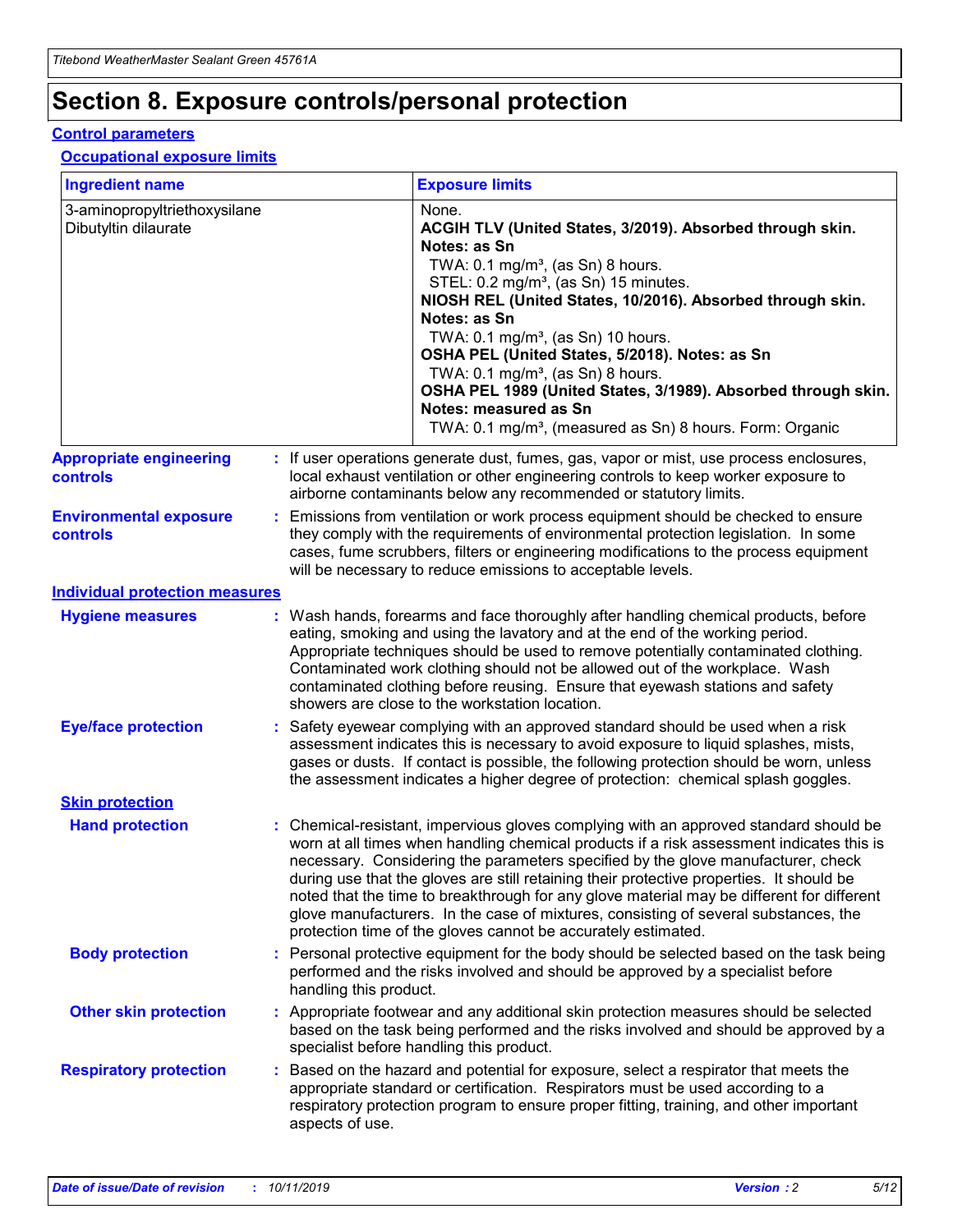### **Section 9. Physical and chemical properties**

#### **Appearance**

| <b>Physical state</b>                             | : Liquid. [Paste.]                                              |
|---------------------------------------------------|-----------------------------------------------------------------|
| Color                                             | Green.                                                          |
| Odor                                              | : None [Slight]                                                 |
| <b>Odor threshold</b>                             | : Not available.                                                |
| рH                                                | : Not applicable.                                               |
| <b>Melting point</b>                              | : Not available.                                                |
| <b>Boiling point</b>                              | : >100°C (>212°F)                                               |
| <b>Flash point</b>                                | : Closed cup: $>200^{\circ}$ C ( $>392^{\circ}$ F) [Setaflash.] |
| <b>Evaporation rate</b>                           | $:$ <1 (butyl acetate = 1)                                      |
| <b>Flammability (solid, gas)</b>                  | : Not available.                                                |
| Lower and upper explosive<br>(flammable) limits   | : Not available.                                                |
| <b>VOC (less water, less</b><br>exempt solvents)  | : 0 g/l                                                         |
| <b>Volatility</b>                                 | $: 0\%$ (w/w)                                                   |
| <b>Vapor density</b>                              | : Not available.                                                |
| <b>Relative density</b>                           | : 1.4329                                                        |
| <b>Solubility</b>                                 | Insoluble in the following materials: cold water and hot water. |
| <b>Solubility in water</b>                        | : Not available.                                                |
| <b>Partition coefficient: n-</b><br>octanol/water | $:$ Not available.                                              |
| <b>Auto-ignition temperature</b>                  | : Not available.                                                |
| <b>Decomposition temperature</b>                  | : Not available.                                                |
|                                                   |                                                                 |

### **Section 10. Stability and reactivity**

| <b>Reactivity</b>                            |    | : No specific test data related to reactivity available for this product or its ingredients.            |
|----------------------------------------------|----|---------------------------------------------------------------------------------------------------------|
| <b>Chemical stability</b>                    |    | : The product is stable.                                                                                |
| <b>Possibility of hazardous</b><br>reactions |    | : Under normal conditions of storage and use, hazardous reactions will not occur.                       |
| <b>Conditions to avoid</b>                   |    | : No specific data.                                                                                     |
| <b>Incompatible materials</b>                | ٠. | No specific data.                                                                                       |
| <b>Hazardous decomposition</b><br>products   | ÷. | Under normal conditions of storage and use, hazardous decomposition products should<br>not be produced. |

### **Section 11. Toxicological information**

### **Information on toxicological effects**

#### **Acute toxicity**

| <b>Product/ingredient name</b> | <b>Result</b>           | <b>Species</b> | <b>Dose</b>                | <b>Exposure</b> |
|--------------------------------|-------------------------|----------------|----------------------------|-----------------|
| 3-aminopropyltriethoxysilane   | <b>ILD50 Dermal</b>     | Rabbit         | 4.29 g/kg                  |                 |
| Dibutyltin dilaurate           | ILD50 Oral<br>LD50 Oral | Rat<br>Rat     | $1.57$ g/kg<br>175 $mg/kg$ |                 |
|                                |                         |                |                            |                 |

**Irritation/Corrosion**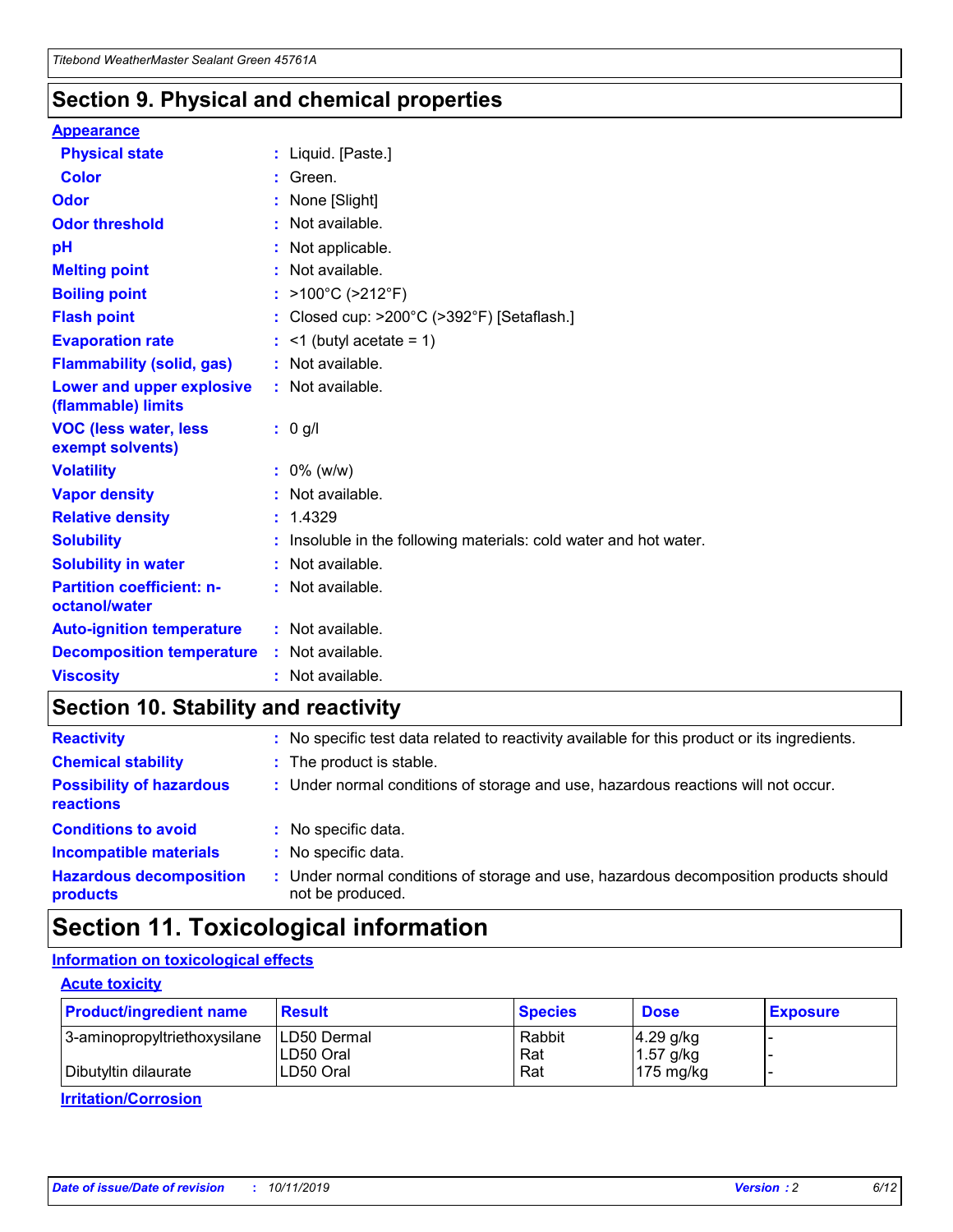## **Section 11. Toxicological information**

| <b>Product/ingredient name</b> | <b>Result</b>            | <b>Species</b> | <b>Score</b> | <b>Exposure</b>     | <b>Observation</b> |
|--------------------------------|--------------------------|----------------|--------------|---------------------|--------------------|
| 3-aminopropyltriethoxysilane   | Eyes - Mild irritant     | Rabbit         |              | $100 \text{ mg}$    |                    |
|                                | Eyes - Severe irritant   | Rabbit         |              | 24 hours 750        |                    |
|                                |                          |                |              | ug                  |                    |
|                                | Skin - Severe irritant   | Rabbit         |              | 24 hours 5          |                    |
|                                |                          |                |              | mq                  |                    |
| Dibutyltin dilaurate           | Eyes - Moderate irritant | Rabbit         |              | <b>24 hours 100</b> |                    |
|                                | Skin - Severe irritant   | Rabbit         |              | mg<br>500 mg        |                    |
|                                |                          |                |              |                     |                    |

#### **Sensitization**

Not available.

#### **Mutagenicity**

Not available.

#### **Carcinogenicity**

Not available.

#### **Reproductive toxicity**

Not available.

#### **Teratogenicity**

Not available.

#### **Specific target organ toxicity (single exposure)**

Not available.

#### **Specific target organ toxicity (repeated exposure)**

| <b>Name</b>                                                                  |                                                                                                                             | <b>Category</b> | <b>Route of</b><br>exposure  | <b>Target organs</b> |
|------------------------------------------------------------------------------|-----------------------------------------------------------------------------------------------------------------------------|-----------------|------------------------------|----------------------|
| Dibutyltin dilaurate                                                         |                                                                                                                             | Category 1      | $\qquad \qquad \blacksquare$ | respiratory system   |
| <b>Aspiration hazard</b><br>Not available.                                   |                                                                                                                             |                 |                              |                      |
| <b>Information on the likely</b><br>routes of exposure                       | : Not available.                                                                                                            |                 |                              |                      |
| <b>Potential acute health effects</b>                                        |                                                                                                                             |                 |                              |                      |
| <b>Eye contact</b>                                                           | : May cause eye irritation.                                                                                                 |                 |                              |                      |
| <b>Inhalation</b>                                                            | : No known significant effects or critical hazards.                                                                         |                 |                              |                      |
| <b>Skin contact</b>                                                          | : May cause skin irritation.                                                                                                |                 |                              |                      |
| <b>Ingestion</b>                                                             | : No known significant effects or critical hazards.                                                                         |                 |                              |                      |
| Symptoms related to the physical, chemical and toxicological characteristics |                                                                                                                             |                 |                              |                      |
| <b>Eye contact</b>                                                           | : Adverse symptoms may include the following:<br>irritation<br>watering<br>redness                                          |                 |                              |                      |
| <b>Inhalation</b>                                                            | : Adverse symptoms may include the following:<br>reduced fetal weight<br>increase in fetal deaths<br>skeletal malformations |                 |                              |                      |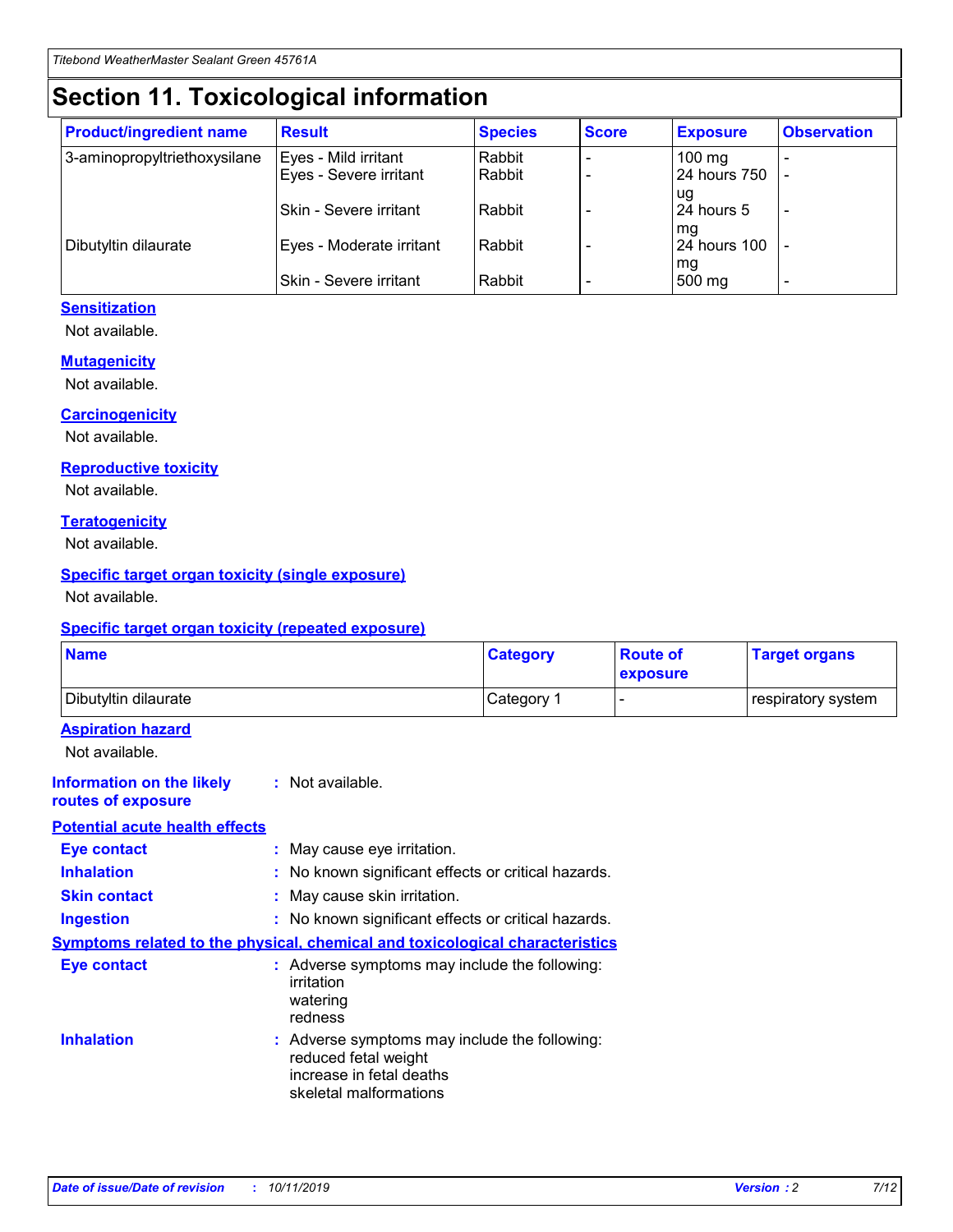## **Section 11. Toxicological information**

| <b>Skin contact</b>                     | : Adverse symptoms may include the following:<br>irritation<br>redness<br>reduced fetal weight<br>increase in fetal deaths<br>skeletal malformations |
|-----------------------------------------|------------------------------------------------------------------------------------------------------------------------------------------------------|
| <b>Ingestion</b>                        | : Adverse symptoms may include the following:<br>reduced fetal weight<br>increase in fetal deaths<br>skeletal malformations                          |
|                                         | Delayed and immediate effects and also chronic effects from short and long term exposure                                                             |
| <b>Short term exposure</b>              |                                                                                                                                                      |
| <b>Potential immediate</b><br>effects   | : Not available.                                                                                                                                     |
| <b>Potential delayed effects</b>        | : Not available.                                                                                                                                     |
| <b>Long term exposure</b>               |                                                                                                                                                      |
| <b>Potential immediate</b><br>effects   | : Not available.                                                                                                                                     |
| <b>Potential delayed effects</b>        | : Not available.                                                                                                                                     |
| <b>Potential chronic health effects</b> |                                                                                                                                                      |
| Not available.                          |                                                                                                                                                      |
| <b>General</b>                          | : Once sensitized, a severe allergic reaction may occur when subsequently exposed to<br>very low levels.                                             |
| <b>Carcinogenicity</b>                  | : No known significant effects or critical hazards.                                                                                                  |
| <b>Mutagenicity</b>                     | No known significant effects or critical hazards.                                                                                                    |
| <b>Teratogenicity</b>                   | May damage the unborn child.                                                                                                                         |
| <b>Developmental effects</b>            | No known significant effects or critical hazards.                                                                                                    |
| <b>Fertility effects</b>                | : May damage fertility.                                                                                                                              |
| <b>Numerical measures of toxicity</b>   |                                                                                                                                                      |
| <b>Acute toxicity estimates</b>         |                                                                                                                                                      |
|                                         |                                                                                                                                                      |

Not available.

## **Section 12. Ecological information**

#### **Toxicity**

| <b>Product/ingredient name</b> | <b>Result</b>                     | <b>Species</b>                       | <b>Exposure</b> |
|--------------------------------|-----------------------------------|--------------------------------------|-----------------|
| Dibutyltin dilaurate           | Chronic EC10 > 2 mg/l Fresh water | Algae - Scenedesmus<br>I subspicatus | l 96 hours      |

### **Persistence and degradability**

| <b>Product/ingredient name</b> | <b>Test</b>                                                                    | <b>Result</b>  |                   | <b>Dose</b> | <b>Inoculum</b>         |
|--------------------------------|--------------------------------------------------------------------------------|----------------|-------------------|-------------|-------------------------|
| Dibutyltin dilaurate           | OECD 301F<br>Ready<br>Biodegradability -<br>Manometric<br>Respirometry<br>Test | 23 % - 28 days |                   |             |                         |
| <b>Product/ingredient name</b> | <b>Aquatic half-life</b>                                                       |                | <b>Photolysis</b> |             | <b>Biodegradability</b> |
| Dibutyltin dilaurate           |                                                                                |                |                   |             | Inherent                |

### **Bioaccumulative potential**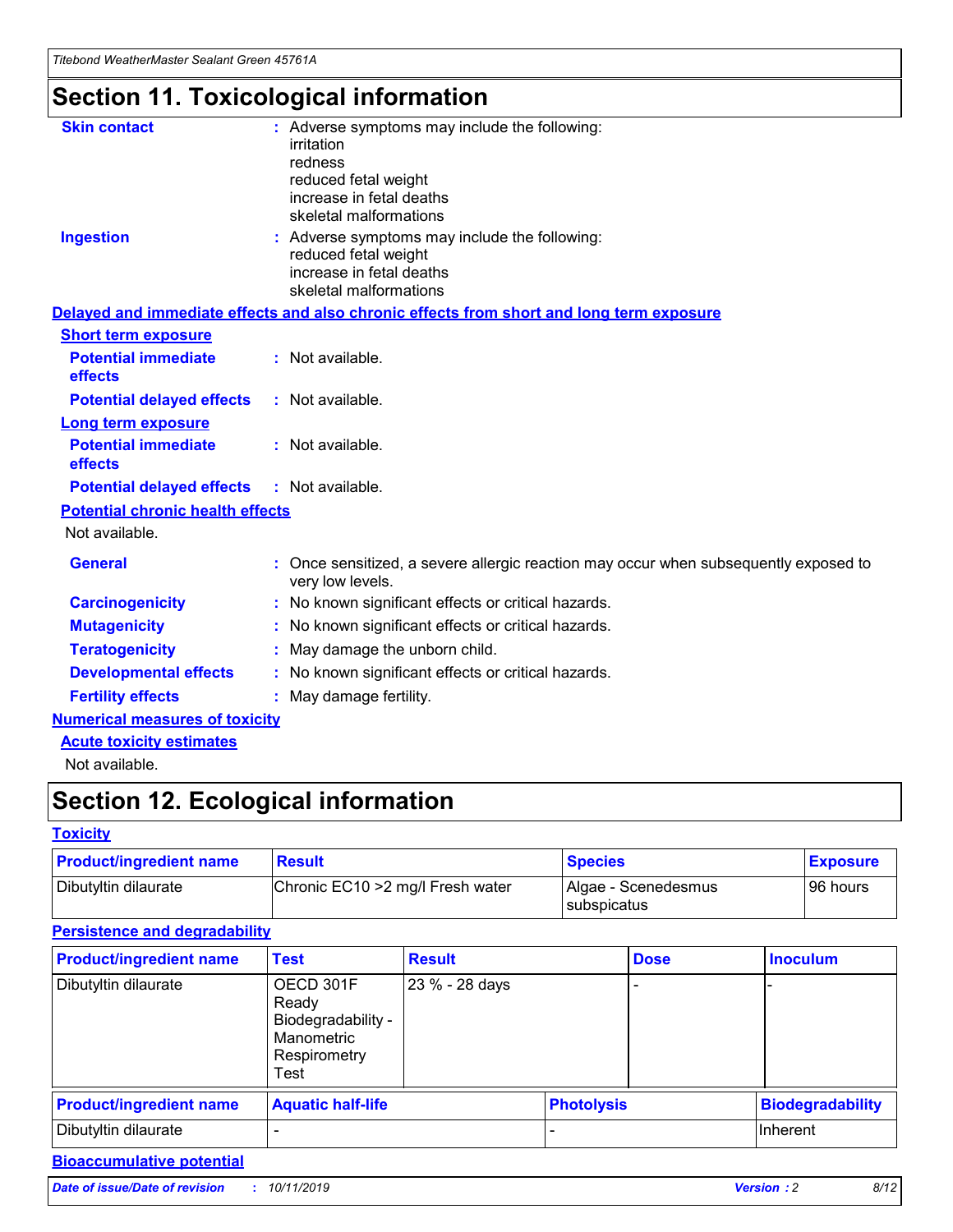## **Section 12. Ecological information**

| <b>Product/ingredient name</b> | $LoaPow$ | <b>BCF</b> | <b>Potential</b> |
|--------------------------------|----------|------------|------------------|
| 3-aminopropyltriethoxysilane   | 1.7      | 3.4        | low              |
| Dibutyltin dilaurate           | 4.44     | 2.91       | low              |

#### **Mobility in soil**

| <b>Soil/water partition</b><br>coefficient (K <sub>oc</sub> ) | : Not available.                                    |
|---------------------------------------------------------------|-----------------------------------------------------|
| <b>Other adverse effects</b>                                  | : No known significant effects or critical hazards. |

### **Section 13. Disposal considerations**

**Disposal methods :**

The generation of waste should be avoided or minimized wherever possible. Disposal of this product, solutions and any by-products should at all times comply with the requirements of environmental protection and waste disposal legislation and any regional local authority requirements. Dispose of surplus and non-recyclable products via a licensed waste disposal contractor. Waste should not be disposed of untreated to the sewer unless fully compliant with the requirements of all authorities with jurisdiction. Waste packaging should be recycled. Incineration or landfill should only be considered when recycling is not feasible. This material and its container must be disposed of in a safe way. Care should be taken when handling emptied containers that have not been cleaned or rinsed out. Empty containers or liners may retain some product residues. Avoid dispersal of spilled material and runoff and contact with soil, waterways, drains and sewers.

## **Section 14. Transport information**

|                                      | <b>DOT</b><br><b>Classification</b> | <b>TDG</b><br><b>Classification</b> | <b>Mexico</b><br><b>Classification</b> | <b>ADR/RID</b>           | <b>IMDG</b>              | <b>IATA</b>              |
|--------------------------------------|-------------------------------------|-------------------------------------|----------------------------------------|--------------------------|--------------------------|--------------------------|
| <b>UN number</b>                     | Not regulated.                      | Not regulated.                      | Not regulated.                         | Not regulated.           | Not regulated.           | Not regulated.           |
| <b>UN proper</b><br>shipping name    | $\qquad \qquad \blacksquare$        |                                     |                                        |                          |                          |                          |
| <b>Transport</b><br>hazard class(es) | $\overline{\phantom{m}}$            | $\overline{\phantom{0}}$            | $\qquad \qquad$                        | $\overline{\phantom{a}}$ | $\overline{\phantom{0}}$ | $\overline{\phantom{0}}$ |
| <b>Packing group</b>                 | $\overline{\phantom{a}}$            | -                                   |                                        |                          |                          |                          |
| <b>Environmental</b><br>hazards      | No.                                 | No.                                 | No.                                    | No.                      | No.                      | No.                      |

## **Section 15. Regulatory information**

#### **U.S. Federal regulations**

#### **SARA 302/304**

#### **Composition/information on ingredients**

No products were found.

**SARA 304 RQ :** Not applicable.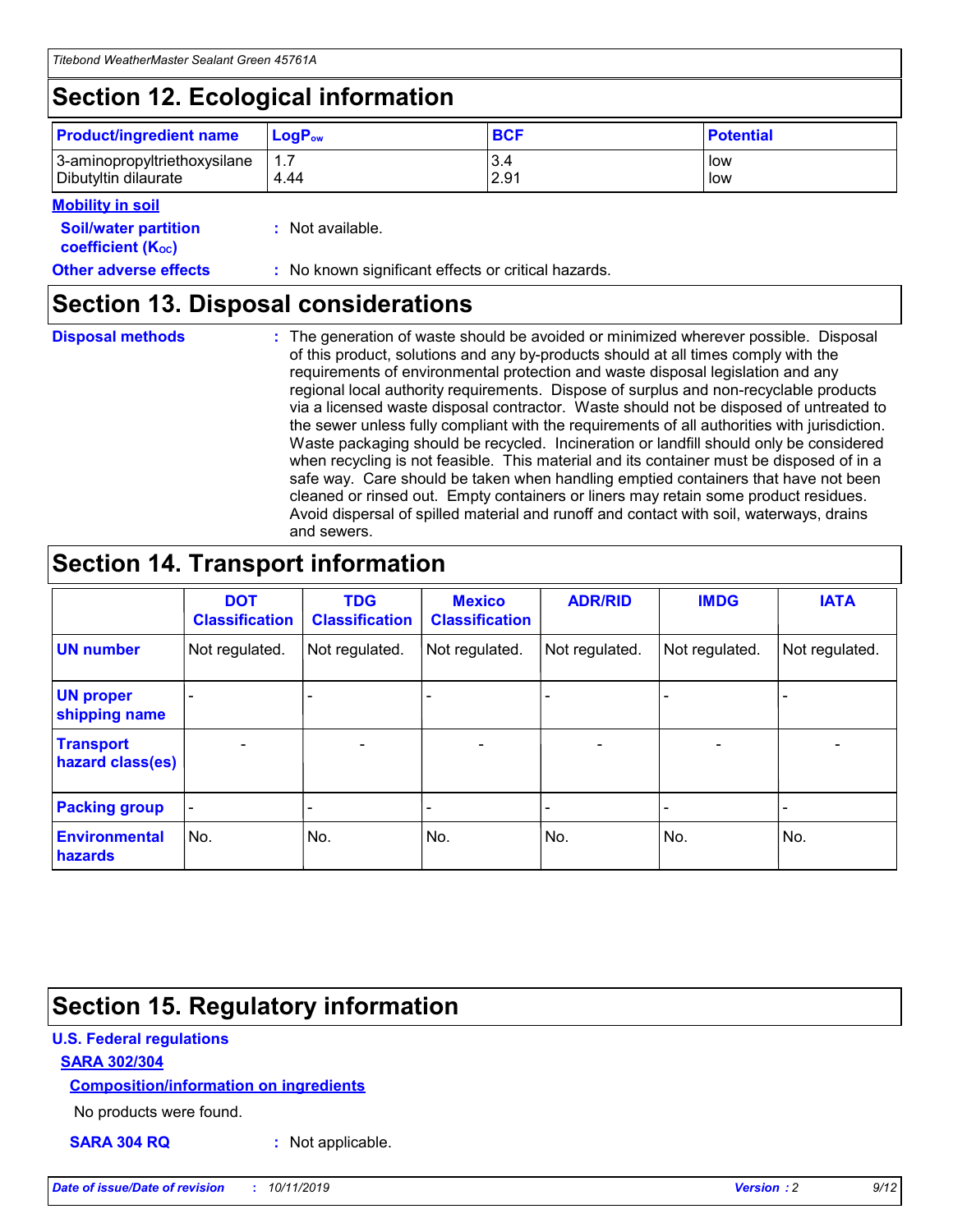### **Section 15. Regulatory information**

#### **SARA 311/312**

**Classification :** EYE IRRITATION - Category 2B SKIN SENSITIZATION - Category 1 TOXIC TO REPRODUCTION (Fertility) - Category 1B TOXIC TO REPRODUCTION (Unborn child) - Category 1B

#### **Composition/information on ingredients**

| <b>Name</b>                  | $\frac{9}{6}$ | <b>Classification</b>                                                                                            |
|------------------------------|---------------|------------------------------------------------------------------------------------------------------------------|
| 3-aminopropyltriethoxysilane | $\leq$ 3      | <b>FLAMMABLE LIQUIDS - Category 4</b><br><b>ACUTE TOXICITY (oral) - Category 4</b>                               |
|                              |               | SKIN IRRITATION - Category 2<br>EYE IRRITATION - Category 2A                                                     |
| Dibutyltin dilaurate         | ≤0.3          | ACUTE TOXICITY (oral) - Category 3<br>SKIN CORROSION - Category 1C                                               |
|                              |               | SERIOUS EYE DAMAGE - Category 1<br>SKIN SENSITIZATION - Category 1<br><b>GERM CELL MUTAGENICITY - Category 2</b> |
|                              |               | TOXIC TO REPRODUCTION (Fertility) - Category 1B<br>TOXIC TO REPRODUCTION (Unborn child) - Category 1B            |
|                              |               | SPECIFIC TARGET ORGAN TOXICITY (REPEATED<br>EXPOSURE) (respiratory system) - Category 1                          |

#### **State regulations**

| <b>Massachusetts</b> | : None of the components are listed. |
|----------------------|--------------------------------------|
| <b>New York</b>      | : None of the components are listed. |
| <b>New Jersey</b>    | : None of the components are listed. |
| <b>Pennsylvania</b>  | : None of the components are listed. |

#### **California Prop. 65**

**A** WARNING: This product can expose you to methanol, which is known to the State of California to cause birth defects or other reproductive harm. For more information go to www.P65Warnings.ca.gov.

| <b>Ingredient name</b> | No significant risk Maximum<br>level | acceptable dosage<br>level |
|------------------------|--------------------------------------|----------------------------|
| methanol               |                                      | Yes.                       |

#### **International regulations**

**Chemical Weapon Convention List Schedules I, II & III Chemicals** Not listed.

#### **Montreal Protocol**

Not listed.

#### **Stockholm Convention on Persistent Organic Pollutants**

Not listed.

### **UNECE Aarhus Protocol on POPs and Heavy Metals**

Not listed.

#### **Inventory list**

### **China :** All components are listed or exempted.

**United States TSCA 8(b) inventory :** All components are active or exempted.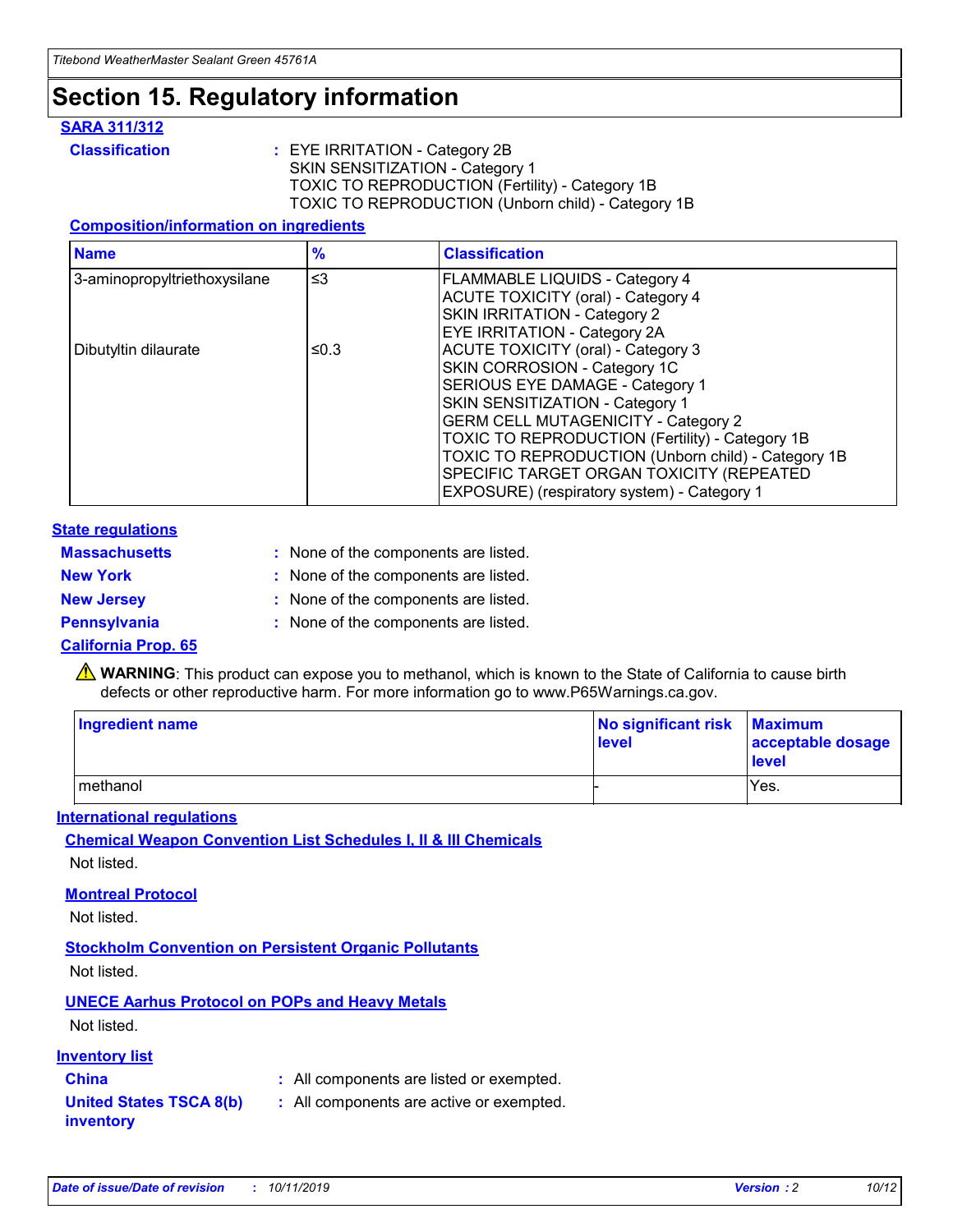## **Section 16. Other information**

**Hazardous Material Information System (U.S.A.)**



**Caution: HMIS® ratings are based on a 0-4 rating scale, with 0 representing minimal hazards or risks, and 4 representing significant hazards or risks. Although HMIS® ratings and the associated label are not required on SDSs or products leaving a facility under 29 CFR 1910.1200, the preparer may choose to provide them. HMIS® ratings are to be used with a fully implemented HMIS® program. HMIS® is a registered trademark and service mark of the American Coatings Association, Inc.**

**The customer is responsible for determining the PPE code for this material. For more information on HMIS® Personal Protective Equipment (PPE) codes, consult the HMIS® Implementation Manual.**

#### **National Fire Protection Association (U.S.A.)**



**Reprinted with permission from NFPA 704-2001, Identification of the Hazards of Materials for Emergency Response Copyright ©1997, National Fire Protection Association, Quincy, MA 02269. This reprinted material is not the complete and official position of the National Fire Protection Association, on the referenced subject which is represented only by the standard in its entirety.**

**Copyright ©2001, National Fire Protection Association, Quincy, MA 02269. This warning system is intended to be interpreted and applied only by properly trained individuals to identify fire, health and reactivity hazards of chemicals. The user is referred to certain limited number of chemicals with recommended classifications in NFPA 49 and NFPA 325, which would be used as a guideline only. Whether the chemicals are classified by NFPA or not, anyone using the 704 systems to classify chemicals does so at their own risk.**

#### **Procedure used to derive the classification**

| <b>Classification</b>                                                                                                                                                    |                                                                                                                                                                                                                                                                                                                                                                                                                                                                                                                                                               | <b>Justification</b>                                                     |
|--------------------------------------------------------------------------------------------------------------------------------------------------------------------------|---------------------------------------------------------------------------------------------------------------------------------------------------------------------------------------------------------------------------------------------------------------------------------------------------------------------------------------------------------------------------------------------------------------------------------------------------------------------------------------------------------------------------------------------------------------|--------------------------------------------------------------------------|
| EYE IRRITATION - Category 2B<br>SKIN SENSITIZATION - Category 1<br>TOXIC TO REPRODUCTION (Fertility) - Category 1B<br>TOXIC TO REPRODUCTION (Unborn child) - Category 1B |                                                                                                                                                                                                                                                                                                                                                                                                                                                                                                                                                               | Expert judgment<br>Expert judgment<br>Expert judgment<br>Expert judgment |
| <b>History</b>                                                                                                                                                           |                                                                                                                                                                                                                                                                                                                                                                                                                                                                                                                                                               |                                                                          |
| <b>Date of printing</b>                                                                                                                                                  | : 4/22/2022                                                                                                                                                                                                                                                                                                                                                                                                                                                                                                                                                   |                                                                          |
| Date of issue/Date of<br>revision                                                                                                                                        | : 10/11/2019                                                                                                                                                                                                                                                                                                                                                                                                                                                                                                                                                  |                                                                          |
| Date of previous issue                                                                                                                                                   | : 10/16/2020                                                                                                                                                                                                                                                                                                                                                                                                                                                                                                                                                  |                                                                          |
| <b>Version</b>                                                                                                                                                           | $\therefore$ 2                                                                                                                                                                                                                                                                                                                                                                                                                                                                                                                                                |                                                                          |
| <b>Key to abbreviations</b>                                                                                                                                              | $:$ ATE = Acute Toxicity Estimate<br><b>BCF</b> = Bioconcentration Factor<br>GHS = Globally Harmonized System of Classification and Labelling of Chemicals<br>IATA = International Air Transport Association<br>IBC = Intermediate Bulk Container<br><b>IMDG = International Maritime Dangerous Goods</b><br>LogPow = logarithm of the octanol/water partition coefficient<br>MARPOL = International Convention for the Prevention of Pollution From Ships, 1973<br>as modified by the Protocol of 1978. ("Marpol" = marine pollution)<br>UN = United Nations |                                                                          |